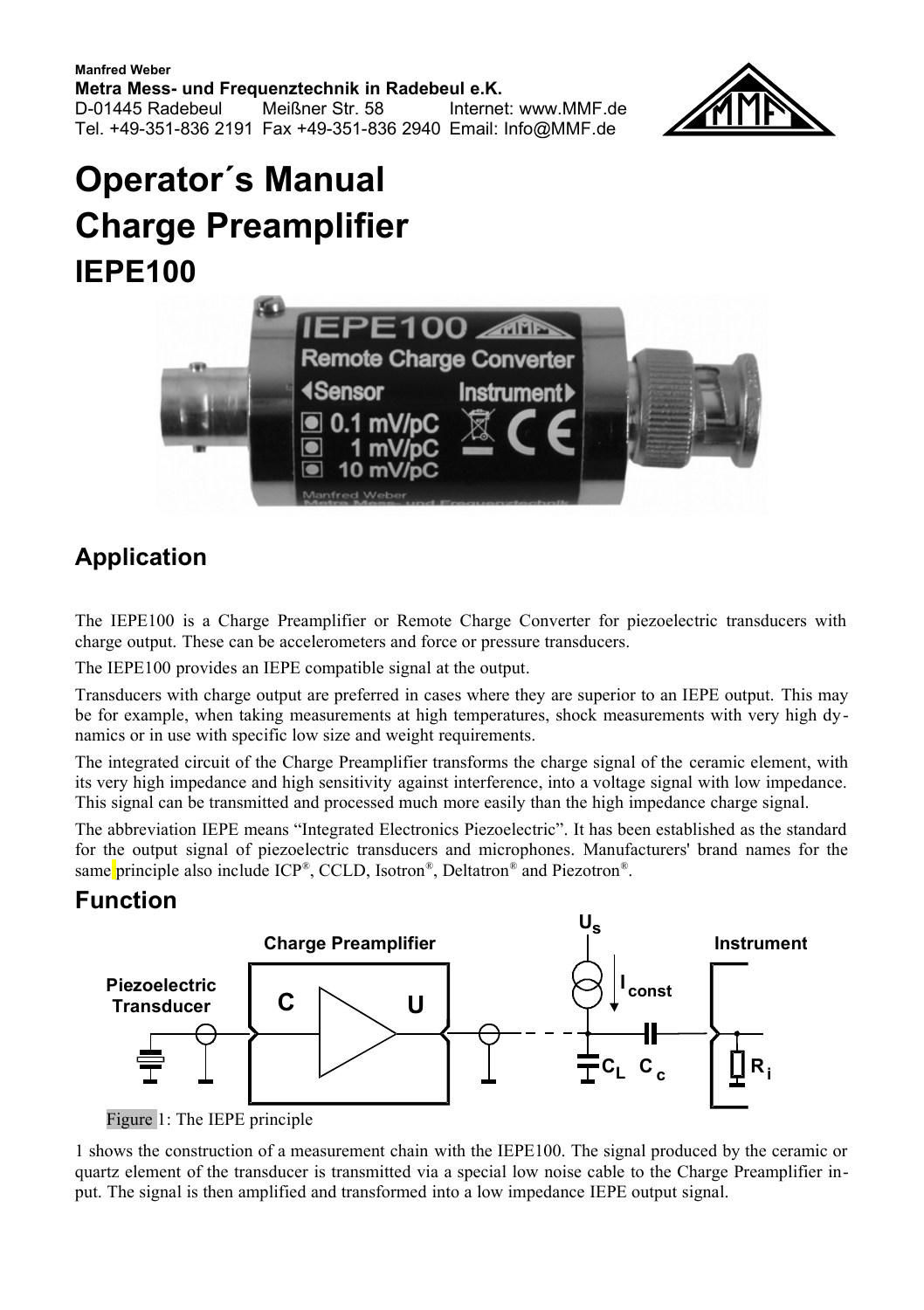A distinguishing feature of the IEPE principle is that the power supply of the amplifier and its output signal are transmitted via the same cable. A simple shielded signal cable, without the need for any special features is sufficient in this case. Cable lengths of a few hundred meters are permissible.

The IEPE Charge Preamplifier is supplied with constant current, which is fed into the measuring line. When feeding the IEPE Charge Preamplifier with constant current, a positive DC voltage of approximately 13 V arises at the output. The measuring signal may oscillate around this bias voltage with an amplitude of  $\pm$  5 V.

In [1](#page-0-0)  $U_s$  is the supply or compliance voltage of the constant current source fed into the measuring line.  $C_t$  is the capacitance of the cable. The capacitor  $C_k$  decouples the constant component of the Charge Preamplifier from the subsequent measuring device. In this way a low impedance AC voltage measuring signal is produced, which can then be processed with standard measurement technology, such as analyzers, data loggers or oscilloscopes.

Many measuring instruments have an inbuilt IEPE compatible input with an integrated constant current supply and a coupling capacitor. Metra's power supply unit M28 or the measurement amplifiers M32, M72 and M208 are also suitable for constant power supply and signal output coupling (Figure [2\)](#page-1-0);



Figure 2: Metra's IEPE Measurement Amplifiers

<span id="page-1-0"></span>The output voltage of a measuring chain consisting of a piezoelectric accelerometer and a Charge Preamplifier is the product of the acceleration at the measuring point (a), the charge sensitivity of the transducer  $(B<sub>0a</sub>)$  and the gain of the Charge Preamplifier  $(B<sub>00</sub>)$ :

$$
U_a = a * B_{ua} * B_{uq}
$$

#### **Adjustment of the Amplifier**

The IEPE100 includes 3 gains:

Gain 1: 0.1 mV/pC

Gain 2: 1 mV/pC

Gain 3: 10 mV/pC

It is equally well suited for measuring both high amplitude shocks and sensitive vibrations. The amplification level is adjusted by turning the 6 DIP switches located inside the case (Figure 3). First take off the outer casing by removing a screw. In the middle of the circuit board you will see a block containing 6 switches. The switch direction is labeled "ON".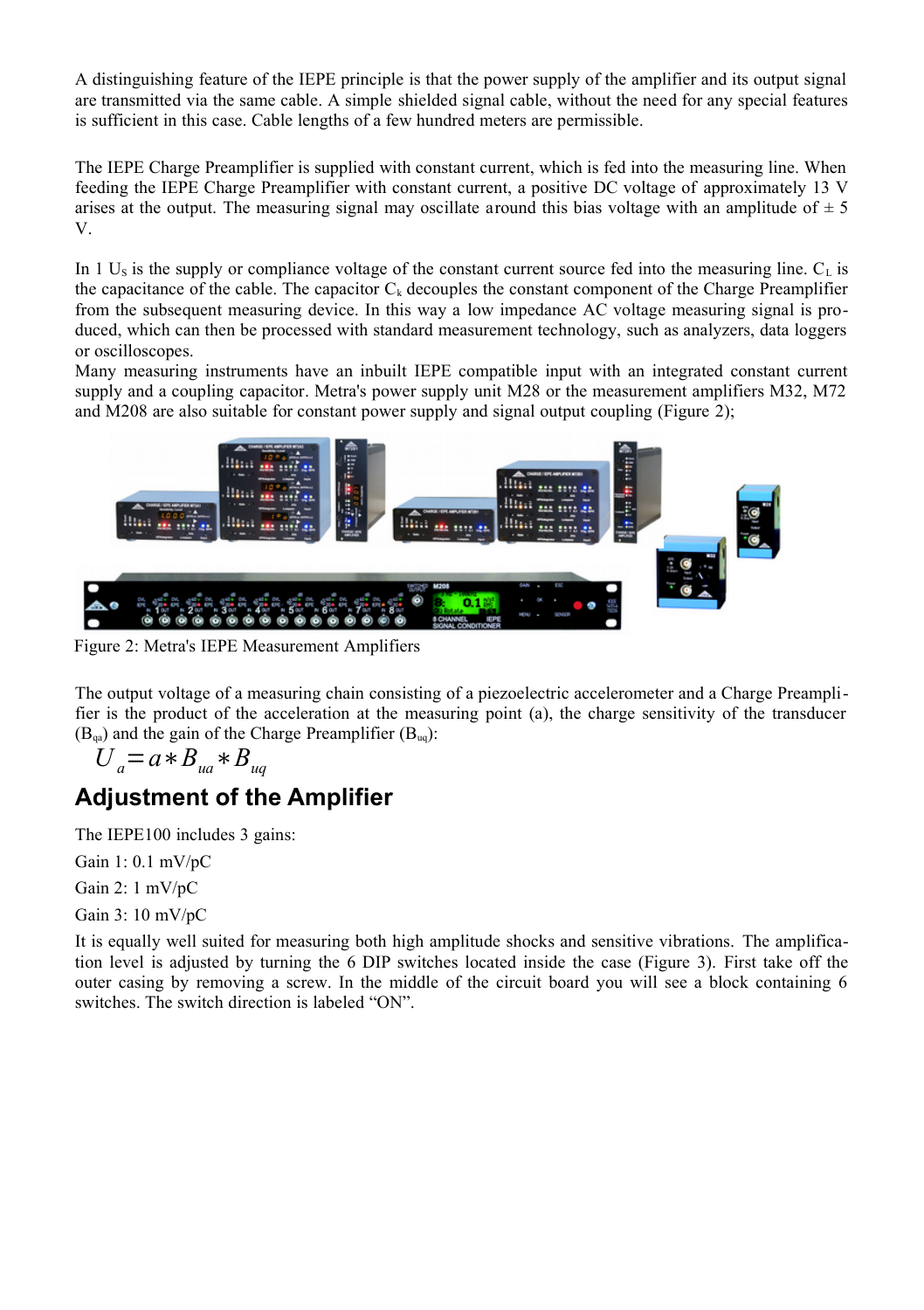

Figure 3: An open case showing the DIP switches for selecting the gain level

The gain settings are as follows:

| Switch No.         |           |            |     |            |            |            |
|--------------------|-----------|------------|-----|------------|------------|------------|
| $\vert$ 0.1 mV/pC  | <b>ON</b> | <b>OFF</b> | OFF | ON         | <b>OFF</b> | <b>OFF</b> |
| $1 \text{ mV}/pC$  | OFF       | ON         | OFF | <b>OFF</b> | ON         | <b>OFF</b> |
| $10 \text{ mV/pC}$ | OFF       | OFF        | ΟN  | <b>OFF</b> | <b>OFF</b> | ON         |

Alternative settings result in an irregular operating function.

The amplification setting can be marked on the label of the case with a smear-resistant marker pen.

Note: The three potentiometers are for gain adjustment and may only be altered when carrying out a calibration.

#### **Connection**

Input and output are single ended. Both ground terminals are connected to the case.

The piezoelectric transducer is connected to the Charge Preamplifier via a BNC socket. Due to the high sensitivity of the charge input to interference a special low noise cable needs to be used. Suitable low noise cables available at Metra are:

| <b>Type</b>     | <b>Transducer socket</b>            | <b>Maximum</b><br>temperature | Cable diameter   | Cable length     |
|-----------------|-------------------------------------|-------------------------------|------------------|------------------|
| 009-UNF-BNC-1.5 | UNF10-32 (Microdot)                 | 120 °C                        | $2.1 \text{ mm}$ | 1.5 <sub>m</sub> |
| 010-UNF-BNC-5   | UNF10-32 (Microdot) $120^{\circ}$ C |                               | $2.7 \text{ mm}$ | 5 m              |
| 010-UNF-BNC-10  | UNF10-32 (Microdot)                 | 120 °C                        | $2.7 \text{ mm}$ | 10 <sub>m</sub>  |
| 009-SUB-BNC-1.5 | Subminiature M3                     | 120 °C                        | $2.1 \text{ mm}$ | 1.5 <sub>m</sub> |
| 010-TNC-BNC-1.5 | TNC.                                | 120 °C                        | $2.7 \text{ mm}$ | 1.5 m            |

With other cables the shielding effect against electromagnetic fields is often insufficient. With mechanical strain, such as bending strain, an interference signal as the result of a so-called triboelectrical effect, may falsify the measuring value. With special low-noise cable material this effect has been minimized by coating the dielectric with a conductive plastic layer.

Important:

- The transducer cable should always be kept to a minimum length. A length of more than 10 m is not recommended.
- Any contamination of the input socket must be avoided.

The cable between the Charge Preamplifier and the measuring instrument, however, may have a length of more than some 100 m. It is connected to the Charge Preamplifier with a BNC plug. If the cable already has a plug, then a BNC coupler can be used. Standard coaxial cable is sufficient for this purpose. Please pay attention to the low inner capacitance of the cable. The inner capacitance of the cables offered by Metra is around 100 pF per meter. Cables with greater capacitance reduce the dynamic range at higher frequencies. By increasing the constant current, the dynamic range is again widened. In this way, for example, with a ca ble capacitance of 20 nF (approx. 200 m length), the full dynamic range of  $\pm 6$  V at 20 kHz is only reachable with constant current of 20 mA.